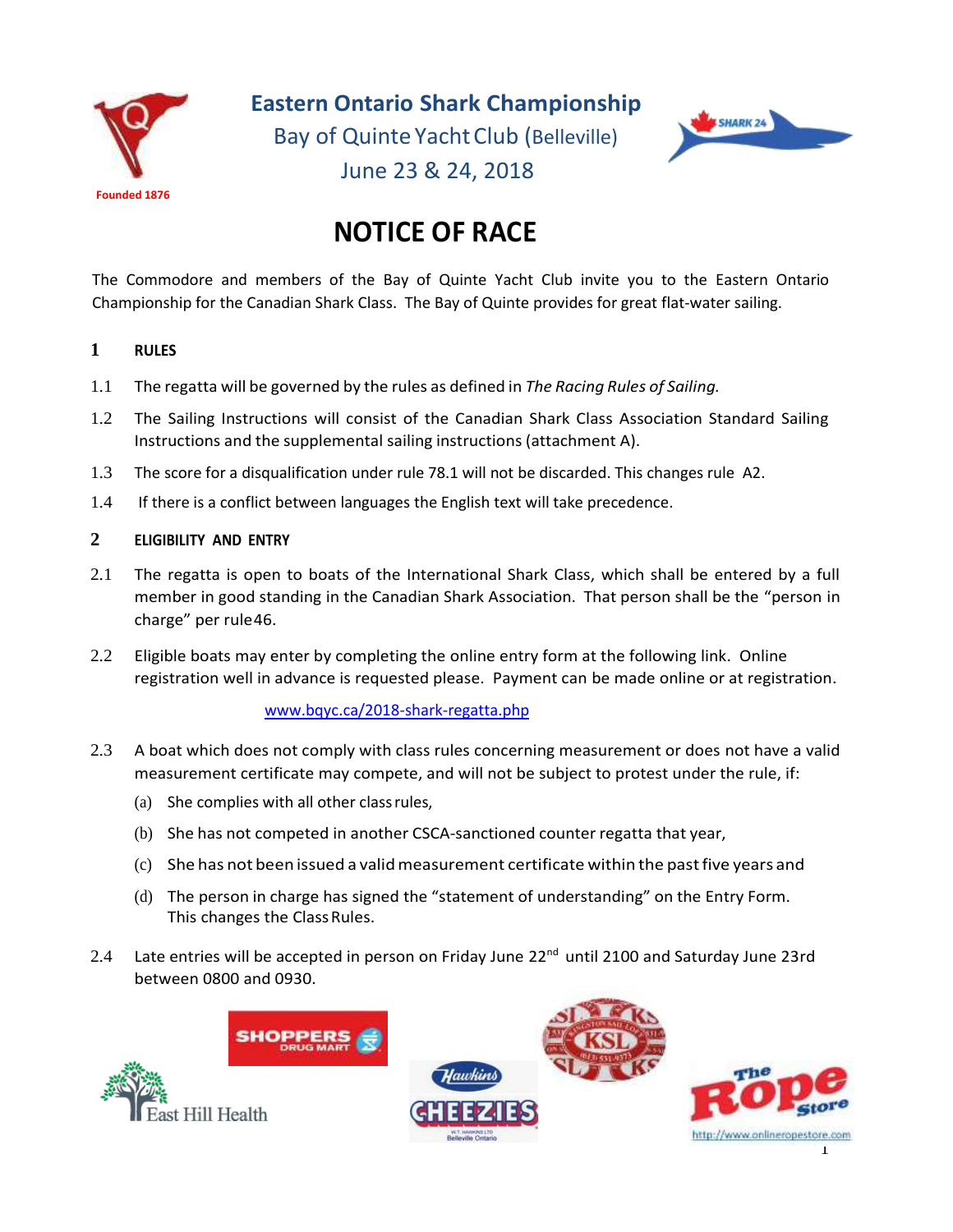# 3 **FEES**

3.1 The Regatta fee is \$130 (includes HST). There is no early discount.

The fee will include Crane Launch and Haul out, Racing registration, 3 Saturday dinner tickets, post-race Pizza, & Prizes as awarded.

Extra Saturday dinner tickets are available during online registrationfor \$20 each

Payment can be made by:

- online registration through PayPal or Credit Card.
- Cash or cheque at the club. Cheques payable to Bay of Quinte Yacht Club

#### 4 **SCHEDULE**

| 4.1 | Fridav | June 22          | 1800 to 2100 | Registration                         |
|-----|--------|------------------|--------------|--------------------------------------|
|     |        | Saturday June 23 | 0800 to 0930 | Registration                         |
|     |        |                  | 0800 to 0930 | Boat Lift-in by crane                |
|     |        |                  | 0930         | <b>Competitors Meeting</b>           |
|     |        |                  | 1100         | Warning signal for first race of day |
|     |        |                  | 1830         | BBQ Dinner (approx. time)            |
|     | Sunday | June 24          | 1000         | Warning signal for first race of day |

- Awards will take place as soon as possible following the end of the protest period.
- Haul-out by crane will occur immediately after racing is complete.
- 4.2 No warning signal will be made after 15:00 hrs on Sunday June 24th.

#### **5 MEASUREMENT**

Spot checks for required equipment may be made by a class measurer prior to launch and at the end of racing on each day.

#### **6 SAILING INSTRUCTIONS**

The sailing Instructions will be available online at: [www.bqyc.ca/2018-shark-regatta.php](http://www.bqyc.ca/2018-shark-regatta.php) after June 9<sup>th</sup> and will be available at registration. It will also be posted on the official notice board which is the south facing windows on the club deck of the clubhouse.

#### **7 VENUE**

7.1 The Bay of Quinte Yacht Club is situated in Victoria Park off South Front Street in Belleville, Ontario.

Mailing Address: Bay of Quinte Yacht Club 86 South Front Street PO Box 22171 Belleville, ON K8N 5V7

7.2 Racing will take place on the Bay of Quinte. Course may be set up either East or West of the Bay Bridge or out in Big Bay depending on wind conditions.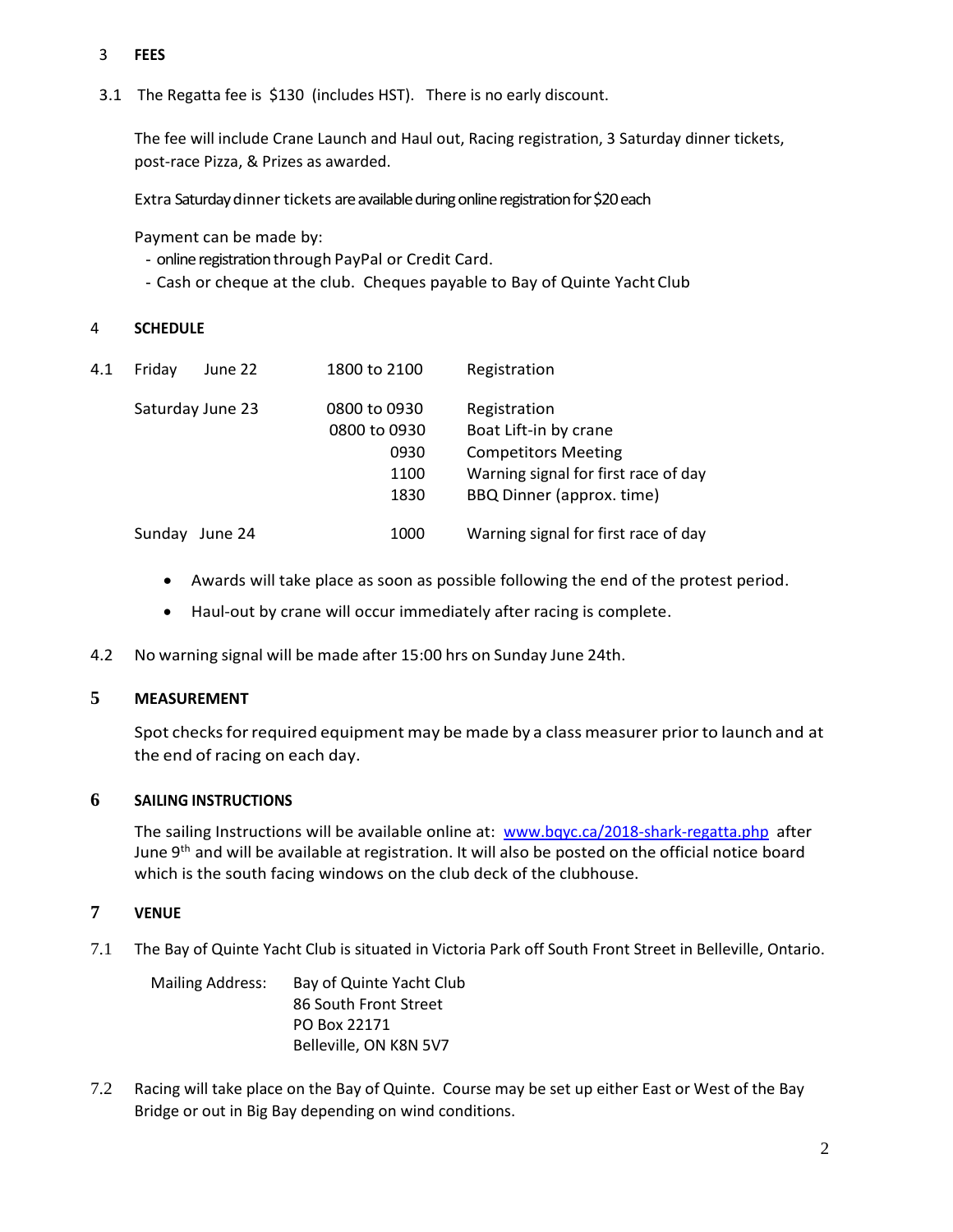#### 8 **THE COURSES**

See the diagrams in Appendix S of The Racing Rules of Sailing. Course types LA and WA only will only be used. The target time will be approximately 60 minutes.

#### **9 SCORING**

- 9.1. 2 races are required to be completed to constitute a series.
- 9.2 Maximum of 7 races will be sailed.
- 9.3 (a) When fewer than 5 races have been completed, a boat's series score will be the total of her race scores.

(b) When from 5 to 7 races have been completed, a boat's series score will be the total of her race scores excluding her worst score. This changes Rule A2

# **10 CREW SUBSTITUTIONS**

Substitution of crew during the regatta must be prior approved in writing by the Race Committee.

# **11 BERTHING**

Boats will be assigned places in the harbor near BQYC at time of launch. Launching will be by crane on Saturday from 0800 to 0930. Haul-out will be post race on Sunday.

#### **12 HAUL-OUT RESTRICTIONS**

Keelboats shall not be hauled out during the regatta except with and according to the terms of prior written permission of the race committee.

#### **13 DIVING EQUIPMENT AND PLASTIC POOLS**

Underwater breathing apparatus and plastic pools or their equivalent shall not be used around keelboats between the preparatory signal of the first race and the end of the regatta.

#### **14 RADIO COMMUNICATION**

Except in an emergency, a boat that is racing shall not make voice or data transmissions and shall not receive voice or data communications that are not available to all boats. The RC VHF Channel will be Ch 72.

#### *15* **PRIZES**

Prizes will be awarded as follows:

- Overall winner: Kingston Quinte Eastern Shark Championship Trophy.
- Prizes for the top 3 boats
- Top all female crew
- Top youth crew where all members are under 25 years of age.